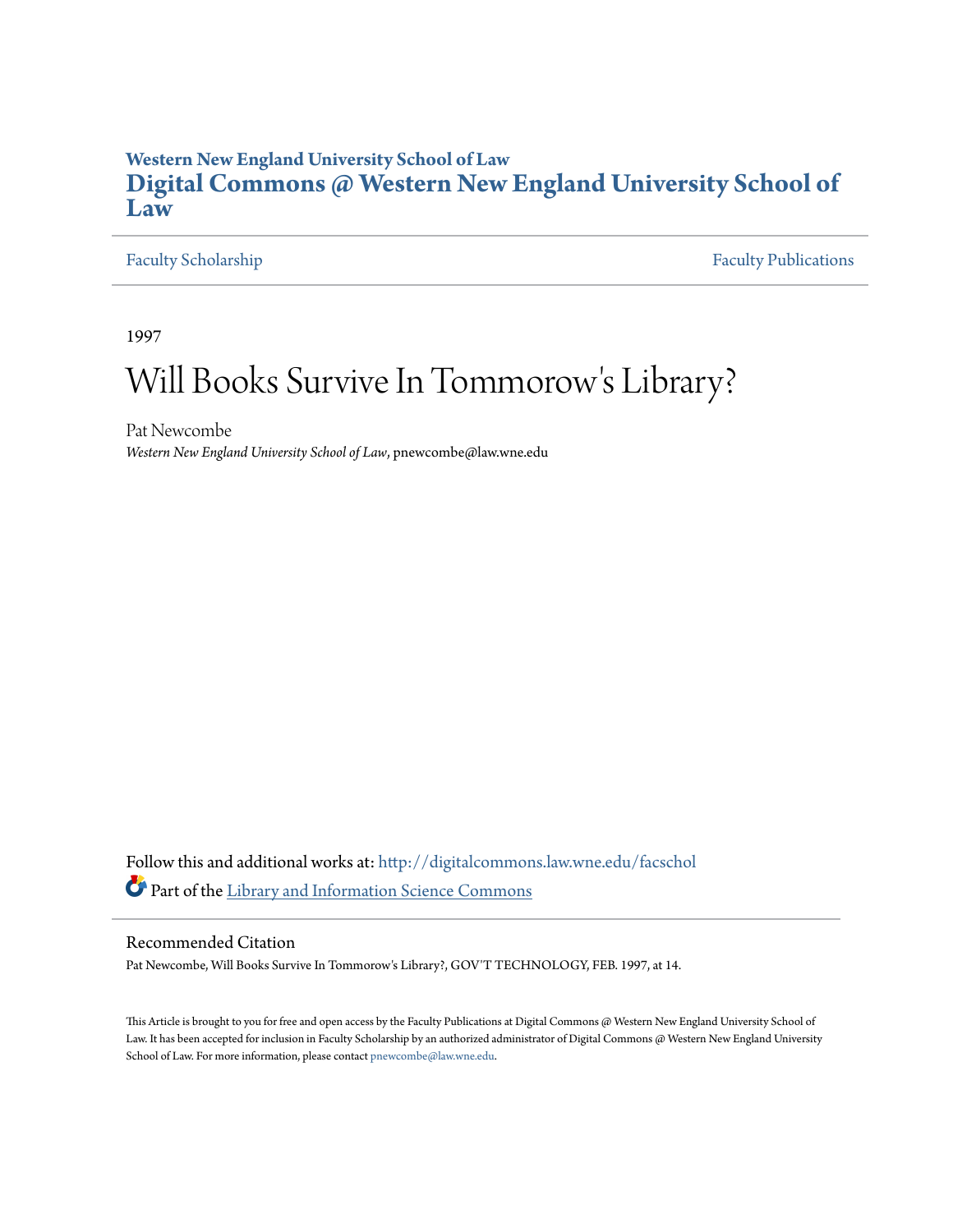# WILL BOOKS SURVIVE IN TOMORROW'S LIBRARY?

BY PAT NEWCOMBE SPECIAL TO GOVERNMENT TECHNOLOGY





# How far will libraries go as they turn<br>increasingly to electronic information resources?

icture a researcher somewhere in the United States entering the Chicago Public Library in cyberspace - via computer, modem and a teleconununication point of service - to utilize its information access tools. He connects to the library's home page, enters his query and waits for an expert system to process the request. A selection of materials appears almost immediately. He then downloads the relevant volumes and has completed his information search without ever physically

entering a library.

The idea of the virtual library  $-$  a set of information resources made accessible over computer networks without restrictions of time and place, where users can simultaneously access the same information - has captured the imagination of millions of library users over the past several years.

In this virtual library, resources may have no physical counterpart. Holdings may consist of a synthesized collection of links to other sites where actual data is stored - or of Web pages created as original work.

Technological change has always been a way of life for libraries. Librarians have embraced



 $1 \sqrt{9}$ 

9  $\overline{1}$ 

information technology since the early 1960s, and are meeting the digital revolution head on, transforming library services. While the "virtual" library described above is still a utopian fantasy, the digital library of today - a physical library where bytes augment books - is a reality; one in which many holdings are found on electronic stacks. These holdings may be World Wide Web pages. CD-ROMs, or online services. By offering patrons remote access to these holdings. libraries serve a much larger audience

#### DIGITAL HOLDINGS GROW

The promise that technology will revolutionize the library is not a new one. Even small public libraries are making some research tools available digitally. Palm-sized CD-ROMs contain books and encyclopedias that previously took up bookshelves of space. They make reference searches simpler and faster.

The American Library Association's (ALA) 1996 Technology in Public Libraries Survey found that 94 percent of public libraries, serving a population over 100,000, offer CD-ROM products for patron use inside the library. In addition, 28 percent of these libraries allow patrons remote access to CD-ROM reference tools, which they can download from home.

More importantly, public libraries are making some of

F E B R U A R Y 14 **GOVERNMENT TECHNOLOGY**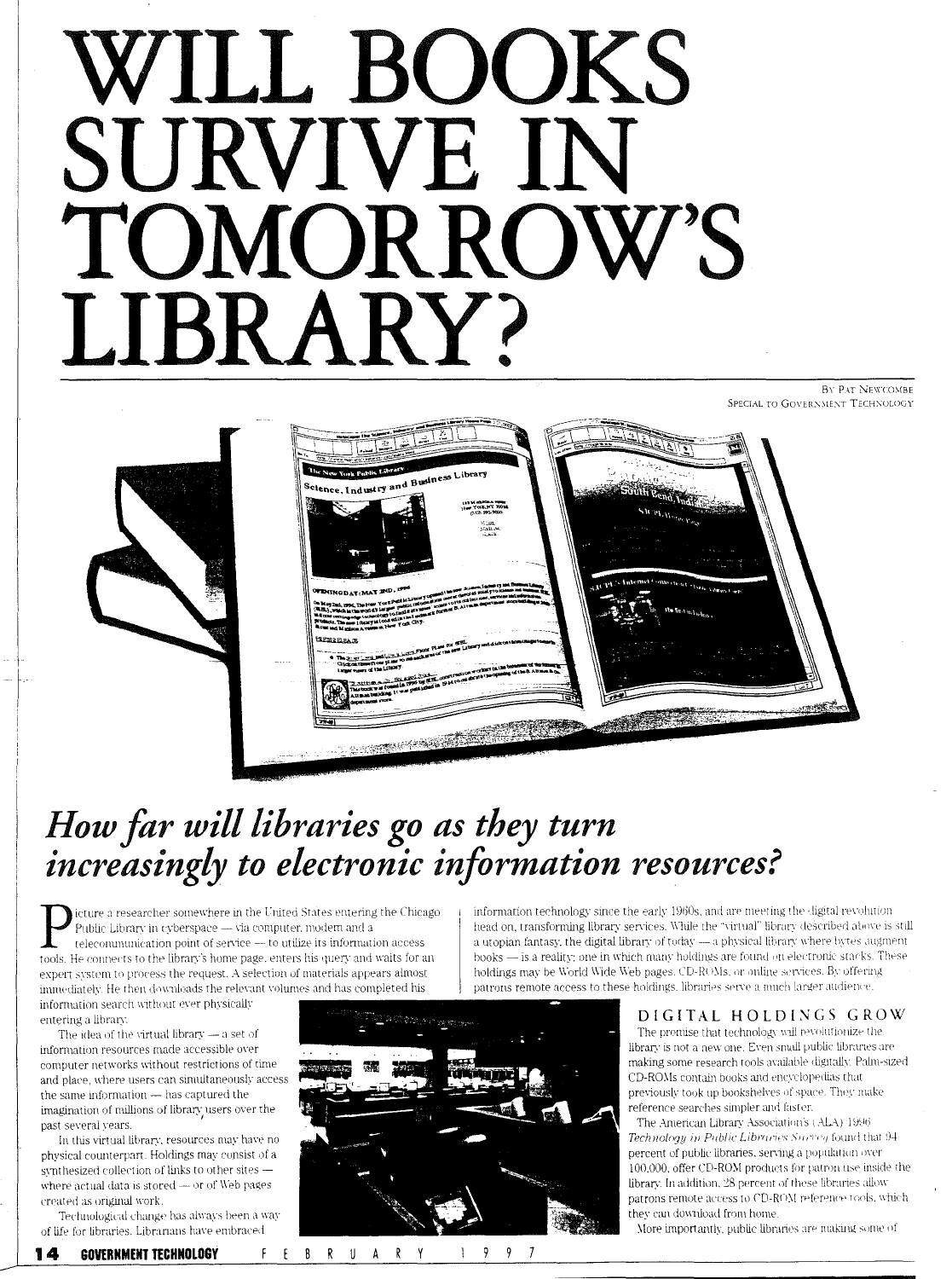the most useful and frequently requested information, such as online catalogs, available electronically. In the 1996 ALA technology survey, 90 percent of public libraries said they offer online public access (OPAC) to their collections. Of these libraries. 74 percent offer modem access to their OPAC from locations outside the library

Patrons simply dial in. type the name of a publication, author or subject, and within seconds determine the availability and location of materials. While this  $technology continues to provide access to many digital libraries, use of a Web$ browser is supplanting modem and Telnet access as the new standard for access. The Boston Public Library receives over 200 electronic queries per hour from users around the world via dial in. Telnet and the Web.

Nearly 45 percent of the nation's public libraries reported an Internet connection of some type. according to a 1996 National Commission on Libraries and Information Science (NCLIS) survey. NCLIS anticipates that figure will grow to more than 60 percent by 1997. More public libraries are adding the Internet to their OPACs, and additionally providing gateways that patrons can access from home. Approximately 25 percent of public libraries provide modem access to the Internet from outside the library. according to the ALA surwy

The Schomburg Center for Research in Black Culture. part of the New York City Public Library system, is in the midst of a project to digitize a collection of writings by 19th century African-American women. Additionally, the center has already digitized  $400$  titles in the public domain  $-$  works by people of African descent - which they plan to mount on their Web site.

But are these efforts the begirming of a system to get everything online, or isolated efforts to preserve select holdings? As more and more information travels over electronic networks instead of paper format, some libraryautomation advocates foresee a future in which networked information systems deliver information digitally, eventually replacing the local library. They believe there will soon come a time when a person can summon virtually any information through a computer that could be located almost anywhere.

It is clear, however, that today's digital collections do not constitute this universal access to information that digital visionaries propose. There are significant obstacles, including the cost of scanning and digitizing vast numbers of publications in hundreds of languages over decades. Dispensing digital copies also creates legal problems from unchartered copyright and intellectual property issues. The speed by which electronic storage technologies are rendered obsolete by newer generations of technology is another nagging

**SMALL LIBRARIES, BIG HOLDINGS**  With the Internet, the smallest branch library

 becomes a huge centralized library. with no space problems. Smaller public libraries have small volume holdings, and with funds for new acquisitions tight. *the* Internet helps expand the size of a library without building new buildings.

Public libraries also are extending their reach beyond their own geographic boundaries by digitizing information and making it accessible via the Internet to a national and even global population. This is one of the greatest benefits of digital libraries. Library patrons no longer are limited to material available in their community libraries

Some public libraries are wasting no time getting involved ln this digitization revolution. Over

200 public libraries have home pages on the Web, where many package selections of the most useful and authoritative information sources, both from their own collections and around the globe.

#### **ST. JOSEPH'S COUNTY, INDIANA**

A good example of the offerings of a public library Web site is St. Joseph's County Public Library (SJCPL) in South Bend, Ind., <http://sjcpl.lib.in.us>. St. Joe's was the first public library in the United States and the second in the world to put up a Web server.

The Web site provides access to the SJCPL online catalog and the holdings of four area public libraries. as well as information on over 1.200 conununity orgaruzations and services. There is an index to the Metro section of the local paper. an events calendar, Indiana state Legislature information, a subject guide to newspapers. magazines, and links to Web sites of interest which include hundreds of public libraries. Several leased databases are available for the use of registered patrons and users can also search the library's Information File Database for answers to reference questions collected by the library staff.

#### **TEANECK, N.J.**

Teaneck Public Library in Teaneck, N.J., offers a Web site with a link to an e-mail form to submit reference questions <http://soho.ios.com/~teaneck/>. It is not necessary to be a patron of Teaneck's library to get a response from the reference librarian. Many of their questions have been from people outside the immediate area.

"This service results in some interesting questions," said Michael McCue, the library's director. "All libraries hear from people time to time from far away with genealogy questions, but this service has opened it up to a wider range of queries." The Web site is about one-and-a-half years old and the response from

Libraries and their patrons want

**IKcess to electronic forms of** 

the community has been favorable. Citizens like the idea of **FOLUTION SUPPRIME | their community library on the Web: it's a form of municipal <b>problem/SITUATION:**  $\blacksquare$ 

#### **libraries and their patrons want C R E A T 1 N G D I G I T A L information. information information** *COLLECTIONS*

**SOLUTION:** Technologies, Public libraries are also beginning to develop their own from CD-ROM to the Internet, online digital collections. made available on the Internet. **make it possible to expand the A**Many dedicate themselves to a particular subject matter.<br>**holdings of libraries — large Ally** The Library of Congress has embarked upon a massive **holdings of libraries — large large largeries in The Library of Congress has embarked upon a massive and strain**<br>**and small distribution of American bistory Called the small distribution of American bistory Called the sma and smaH.** client **and smaH.** client constant of American history. Called the **AMERICAN STARK Constant** here for the effect that the constant the effect that the constant of the constant of the constant of the constant of **JURISDICTION:** New York<br>**City, Teaneck, N.J.; South Bend,** Costables 1994 to digiting and make also transically symbolic ~Teaneck, **NJ.; South Bend,** October I \!94 tc> cligitize and make electn•nically m·ailable over 5 million items from its collections by the year 2000.



problem libraries must face. Librarians like to point out that it makes no economic sense to go back and digitize books that are working perfectly well. In their book, Future Libraries: Dreams, Madness and Reality. Walt Crawford and Michael Gorman set the parameters for digital holdings: "Any print-on-paper product that is used primarily on a paragraph-by-paragraph (or smaller unit) basis and in which the currency of information is vital to its effectiveness is better electronically published." Such documents include ready reference works. such as dictionaries, directories, indexes, almanacs, and statistical compilations.

They go on to state that electronic publishing and dissemination \\ill grow. probably at a great rate. and \\·ill displace

print in the cases in which print is inferior - primarily compilations of data and short packages of information.

#### **WILL LIBRARIES DISAPPEAR?**

Keith Michael Fiels, director for the Massachusetts Board of Library Commissioners, said the Internet, CD-ROM and information technology will not be the death of the public library and the public book collection. "Libraries are not going to go anywhere," he remarked. He does view the new Technological Age as forcing change upon library services everywhere, for the better.

While 373 libraries in Massachusetts are circulating 50 million books per year, according to Fiels, the reference desk in the future library will be stocked with digital technologies. In fact, some information, such as government publications, may only be available electronically in the future.

The majority of public libraries are endeavoring to expand and enhance their existing services with electronic sources that complement print-onpaper resources. Because the Net's information changes and grows so quickly, digital libraries seem to concentrate on current awareness and informationon-demand senices.

"The further back in time you go. the less likely you are to fmd digitized coverage." remarked Jennifer Krueger, head of Information Services at New York City's Science. Industry and Business Library (SIBL). SIBL is one of the most technologically advanced libraries in the United States and is widely viewed as a prototype for the Digital Age.

"One of the things we've watched as we'w seen the Internet grow and as more people use it, is that the organization or the individuals who put up information on the Internet have different ideas about their role as archivists," said Krueger. "Some information on the Internet is wonderful for the most recent information. If you're looking for information put out a year ago. they may have taken it off their Web site. So just because things appear on the Web in electronic format doesn't mean that if there is an equivalent paper version, that it is not just as important."

Fieb agrees "The Internet and digital collections are a good supplement to, not a replacement for, the traditional library," he said. Even at SIBL -- replete with sophisticated technology- books will remain a force. SIBL has 1.25 million books in closed stacks and  $60,000$  volumes on open research shelves. Kristen \lc[Jonough. director of SIBL. said. "The Ne\1· York Public Library as an institution is very committed to the book and puts a tremendous emphasis on its **presen·arion** -

Peter Young. executive director of NCLIS. pointed out that "the use of print material increases with Internet access." They are complementary technologies. The World Wide Web can provide a service to users remotely, yet at the same

**Continued on 37**